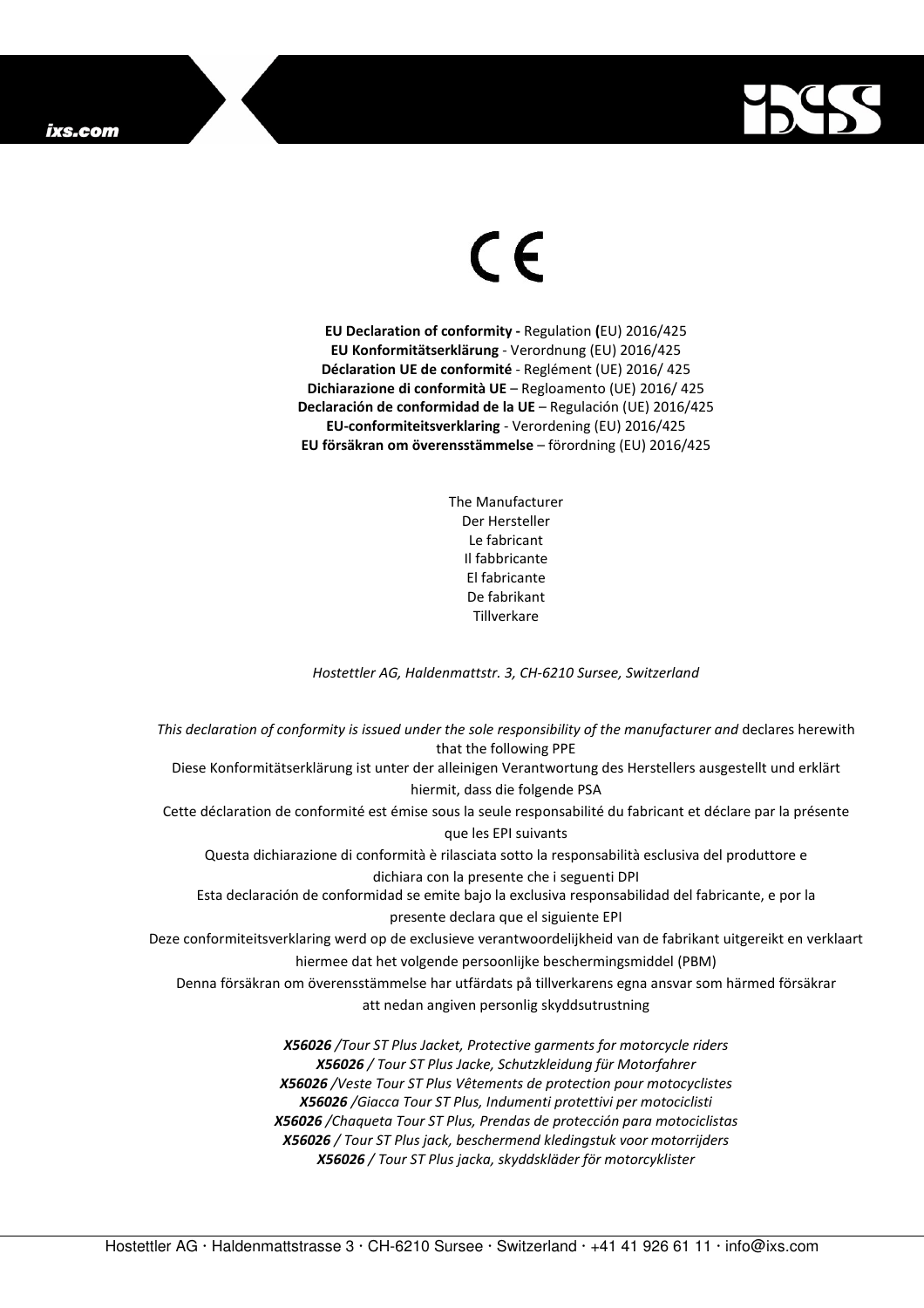



has undergone the EU-type examination conformity assessment procedure (Module B) performed by the Notified Body, IDIADA AUTOMOTIVE TECHNOLOGY, S.A. (OC.0164), P. I. L'ALBORNAR, E-43710 Santa Olivia (Tarragona – Spain), which has issued the EU Type Examination Certificate No. MT19050021.

And is compliant with the following Standard prEN17092-4:2018 (A)

## hat das EU-Baumusterprüfungs-Konformitätsbewertungsverfahren durchlaufen (Modul B) durchgeführt von der benannten Stelle, IDIADA AUTOMOTIVE TECHNOLOGY, S.A. (OC.0164), P. I. L'ALBORNAR, E-43710 Santa Olivia (Tarragona – Spanien), die die EU-Baumusterprüfbescheinigung Nr. MT19050021 ausgestellt hat.

und entspricht der folgenden Norm prEN17092-4:2018 (A)

a subi la procédure d'évaluation de la conformité pour l'examen de type UE (module B) réalisée par l'organisme notifié, IDIADA AUTOMOTIVE TECHNOLOGY, S.A. (OC.0164), P. I. L'ALBORNAR, E-43710 Santa Olivia (Tarragona – Espagne), qui a délivré le certificat d'examen de type UE n°. MT19050021.

Et est conforme à la norme suivante prEN17092-4:2018 (A)

è stato sottoposto alla procedura di valutazione della conformità dell'esame UE del tipo (modulo B) eseguita dall'organismo notificato, IDIADA AUTOMOTIVE TECHNOLOGY, S.A. (OC.0164), P. I. L'ALBORNAR, E-43710 Santa Olivia (Tarragona – Spagna), che ha rilasciato il certificato di esame UE del tipo n. MT19050021.

Ed è conforme alla seguente norma prEN17092-4:2018 (A)

ha sido sometido al procedimiento de evaluación de conformidad del examen de tipo UE (Módulo B) realizado por el organismo notificado, IDIADA AUTOMOTIVE TECHNOLOGY, S.A. (OC.0164), P. I. L'ALBORNAR, E-43710 Santa Olivia (Tarragona – España), que ha emitido el certificado de examen UE de tipo no. MT19050021.

Y cumple con el siguiente estándar prEN17092-4:2018 (A)

de EG-typekeuring-conformiteitsbeoordelingsprocedure doorlopen (module B) heeft,uitgevoerd door de aangemelde instantie IDIADA AUTOMOTIVE TECHNOLOGY, S.A. (OC.0164), P. I. L'ALBORNAR, E-43710 Santa Olivia (Tarragona – Spanje) die het certificaat van EG-typeonderzoek nr. MT19050021 afgegeven heeft,

en voldoet aan de volgende norm: prEN17092-4:2018 (A)